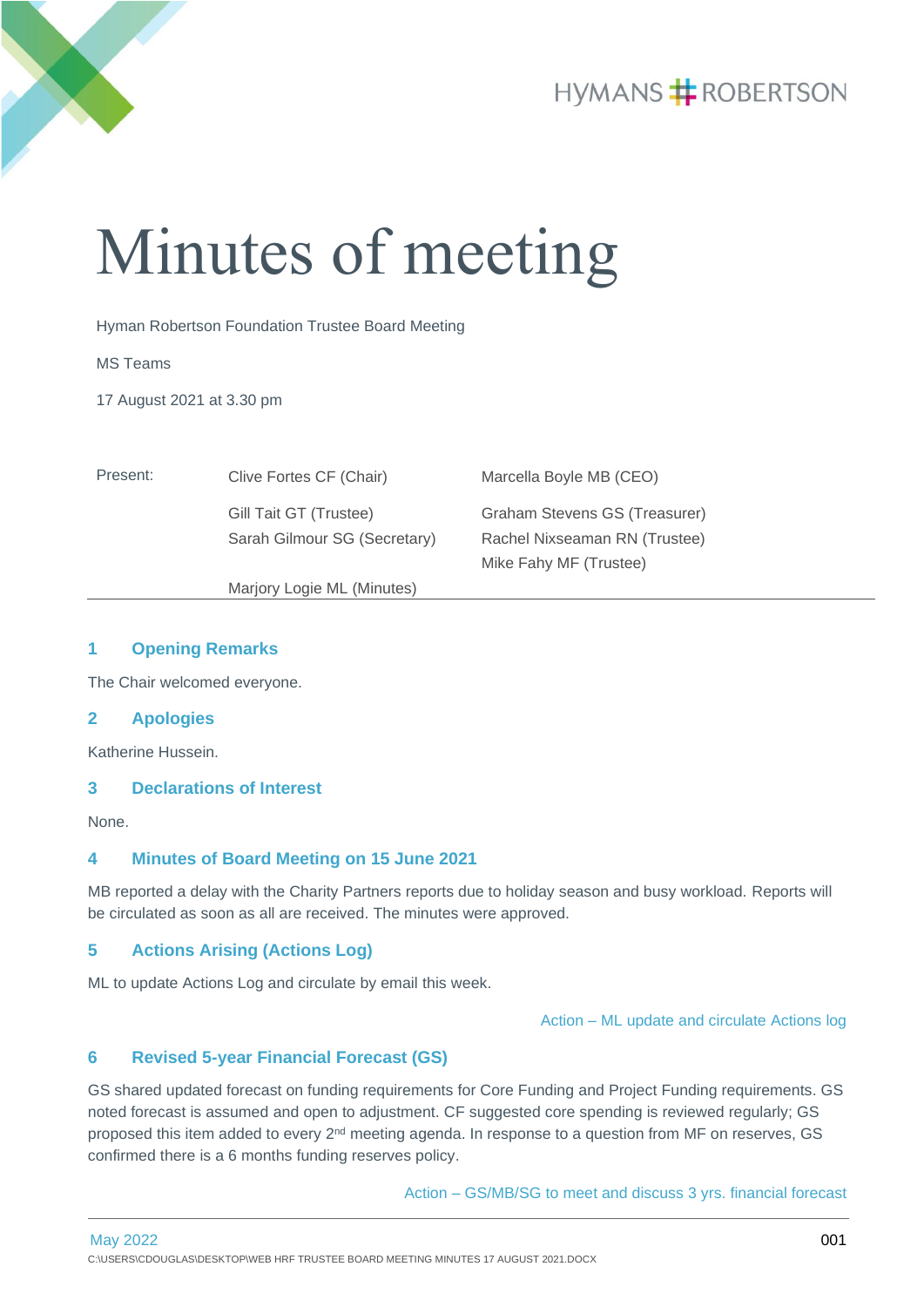Action – Financial Forecast to be tabled at every 2<sup>nd</sup> meeting agenda (ML)

Action – GS to circulate full report

# **7 CEO Update (D) MB**

MB summarised her circulated paper. GS, SG and MB have prepared a long list of potential charity partners for the next funding cycle (2022-2025). MB reminded the Board the Foundation currently has seven charity partners: two of which will be exiting within the next 2 years.

MB updated the Board on the Mental Health and Wellbeing Request for Proposal.

MB was pleased to share news of a new Bursary partner in London.

Action – MB share long list of charity partners with RN and KH for review

Action – SG share long list with Helping Hands teams for their review and input

Action – 6-month Bursary update tabled at the October Board (ML)

# **8 Charity Partner Update from Rachel Clark of Sports Inspired**

SG introduced Rachel Clark (RC), SportInspired's new Philanthropy Manager. Rachel shared a summary of activity at SportInspired and plans underway to work with Helping Hands teams to engage Hymans Robertson volunteers in upcoming sports festivals.

Action – ML invite RC to HH Meeting on 24 August 2021

Action – RC to confirm risk assessments for volunteering

#### **9 HRF Board Workshop 28 September 2021**

SG reminded the Board of the upcoming Board Workshop and Charity Partners event and shared outline plans for these events.

Action – SG to distribute Trustee Effectiveness Form

Action – ML to confirm Board Room capacity for attendance

#### **10 For Approval – 5 th Year Anniversary Awards to Charity Partners**

Approval was granted by all Trustees for the 5<sup>th</sup> Anniversary grant to each eligible charity partner.

#### **11 Update on Volunteering Survey**

SG shared the results of the recent survey of volunteering at Hymans Robertson LLP, noting that whilst supporting and facilitating volunteering is a strategic LLP priority, the Foundation will continue to support and highlight volunteering opportunities to the firm, including hosting volunteering information and awareness sessions.

#### **12 AOB**

SG shared an update from Works+ on how they have allocated their Bursary funding and some of the impact this has had including First Aid Training for eleven young people and were then able to provide this support to local businesses.